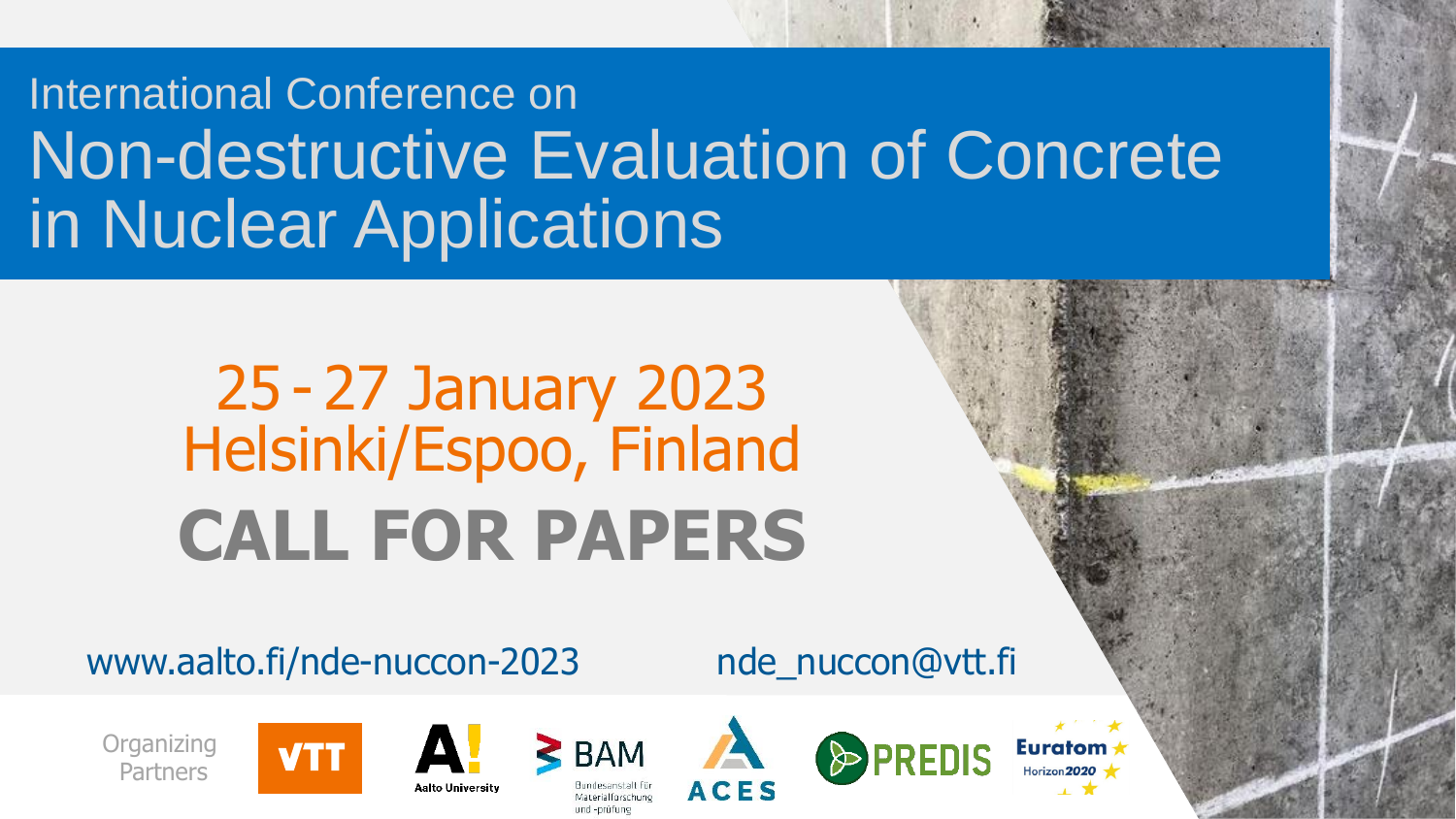#### **CONFERENCE INVITATION**

On behalf of the Organizing and Scientific Committees, we would like to invite you to attend the International Conference on Nondestructive Evaluation of Concrete in Nuclear Applications (NDE NucCon 2023), in Espoo/Helsinki, Finland.

While NDE of reinforced concrete structures in civil engineering applications has a long history, within nuclear industry applications there are many specific challenges to NDE that justify a dedicated international event. This event is open to the owners of nuclear infrastructure (NPPs, waste repositories, etc.), regulators, technical support organizations and other conducting R&D, industry consultants, NDE specialists and academia.

We are committed to creating opportunities for professional development, for information sharing and dissemination, and for the continuous improvement in the field of concrete NDE. This event is intended to make your time here more beneficial, both professionally and personally. You will have numerous opportunities to interact directly with presenters who are at the cutting-edge of new topics and network with other professionals.

This event will help disseminate NDE solutions to solves real-life challenges applicable on site. For this reason, we hope to demonstrate NDE applications in our NDE Exhibition. Save the dates on your calendar and make plans to attend.

#### **GENERAL INFORMATION**

The official website of NDE NucCon 2023 is **https://www.aalto.fi/nde-nuccon-2023**. All news and information regarding the conference will be published on the site. Registrations, sponsors, exhibitors, submission of abstracts and papers, reviews, etc. will be directed through the website.

#### **CONTACT**

To contact the Organizing Committee on any topic of interest, please use the email **nde** nuccon@vtt.fi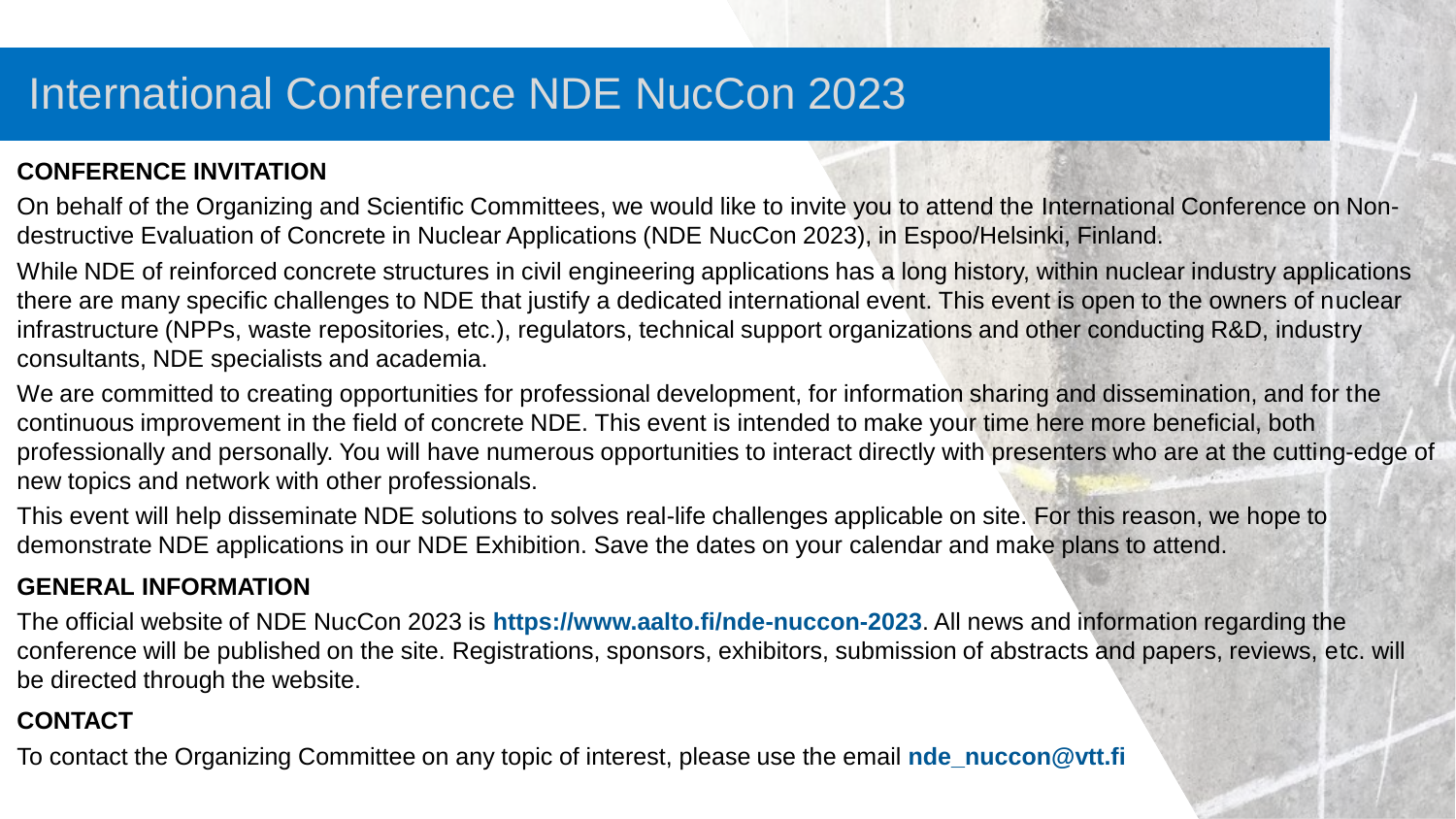#### **CONFERENCE TOPICS**

- NDE for concrete characterization
- NDE for quality control and quality assurance
- NDE for damage detection of reinforced concrete structures
- Existing and emerging NDE technologies for concrete
- Non-contact NDE for difficult to assess structures
- NDE & robotics/automation for concrete
- NDE modelling and simulation
- NDE training, education and standardization
- NDE reliability and performance evaluation (POD etc.)
- NDE and data analytics, machine learning, machine vision, AI (interpretation, evaluation of the data and decision making)
- Remote inspections (e.g. drone & underwater)
- Data integration, digital transformation, BIM

#### **REGISTRATION / SPONSORS / EXHIBITION**

Registration for the NDE NucCon 2023 International Conference will soon be open. Registration information, program fees, sponsorships and exhibition details can be found on the event [website](https://www.aalto.fi/nde-nuccon-2023).

#### **IMPORTANT DATE**

- Abstracts Submission Deadline 1.3.2022
- Notification of Acceptance/Rejection 22.3.2022
- Full-Text Paper Submission Deadline 1.6.2022
- Notification of Acceptance/Rejection –16.9.2022
- Final Paper Submission & Registration Deadline 1.10.2022
- Seminar Dates 25-27.1.2023

#### **ABSTRACT & PAPER SUBMISSION**

Authors are invited to submit abstracts (250 characters), followed by self-contained papers upon acceptance (4-6 pages), which present complete yet concise advances in any of the areas related to the conference topics. Accepted papers will be published in digital proceedings. Authors of accepted papers will be expected to present their work as an oral presentation at the conference. Check the conference [website](https://www.aalto.fi/nde-nuccon-2023) for submission details.

#### **SPECIAL ISSUE Journal of Advanced Concrete Technology**

Select papers will be recommended for the JACT special issue. These will be chosen by the Scientific Committee based on criteria such as the evaluations made by the reviewers, and by the Chairs of the sessions during which the papers will be presented.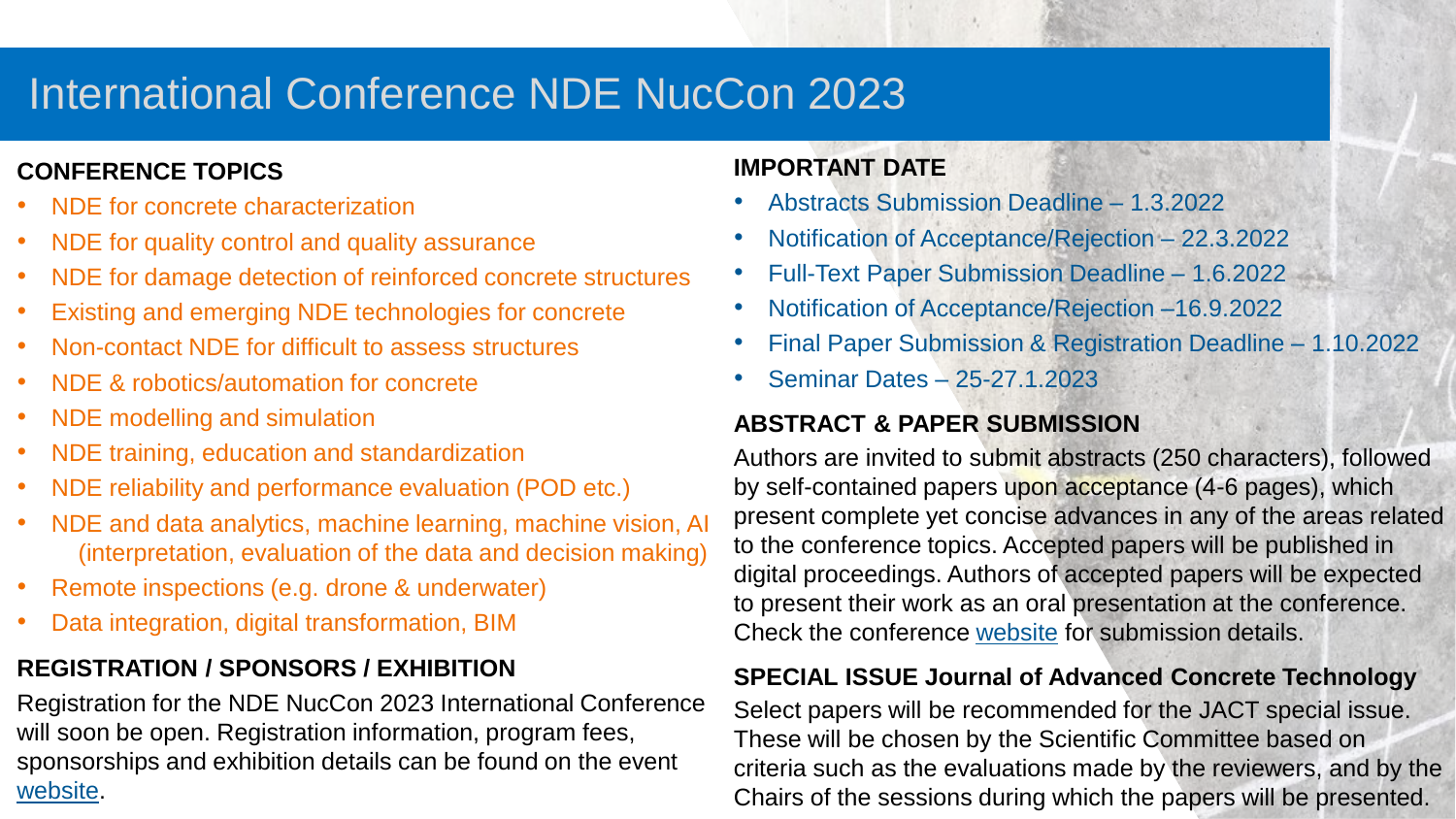#### **Organising Committee**

- Dr. Miguel Ferreira, VTT, Finland, Chair
- Dr. Edgar Bohner, Finland, Co-chair
- Dr. Fahim Al-Neshawy, Aalto University, Finland, Co-chair
- Dr. Ernst Niederleithinger, BAM, Germany, Co-Chair
- Dr. Vera Lay, BAM, Germany, Co-Chair

#### **Local Organizing Committee**

- Dr. Tandré Oey, VTT, Finland, Conference Secretariat
- Ville Sjöblom, VTT, Conference Secretariat

#### **Scientific Committee**

- Dr. Ernst Niederleithinger, BAM, Germany, Chair
- Dr. Salvador Villalobos, EPRI, USA
- Dr. Christoph Strangfeld, BAM, Germany
- Dr. Daniel Algernon SVTI, Switzerland
- Dr. Edgar Bohner, VTT, Finland
- Dr. Federico Navarro Castaño, Tecnatom, Spain
- Dr. Guy Rapaport, Ramboll, Finland
- Prof. Iikka Virkkunen, Aalto University, Finland
- Dr. Jacques Jabbour, IRSN, France
- Dr. Javier Sanchez, IETCC, CSIC, Spain
- Prof. Jean-Paul Balayssac, University of Toulouse, France
- Prof. John Popovic, U Illinois Urbana Champaign, USA
- Dr. José Sillero Marín, Tecnatom, Spain
- Prof. Jouni Punkki, Aalto University, Finland
- Prof. Odile Abraham, Universite Gustave Eiffel, France
- Dr. Phung Quoc Tri, SCK.CEN, Belgium
- Prof. Rosa Lo Frano, Uni Pisa, Italy
- Prof. Sylvia Keßler, Helmut Schmidt University, Germany
- Tuomas Koskinen, VTT, Finland
- Dr. Vera Lay, BAM Germany
- Prof. Vincent Garnier, University of Marseille, France
- Dr. Zbynek Hlavac, CVRez, Czech Republic

#### **SPONSORS & EXHIBITORS**

NDE NucCon 2023 welcomes companies to sponsor the event and also to participate in the NDE Exhibition. There are several levels of Sponsorship Packages, and possibilities for participating in the exhibition. Check the conference [website](https://www.aalto.fi/nde-nuccon-2023) for details.